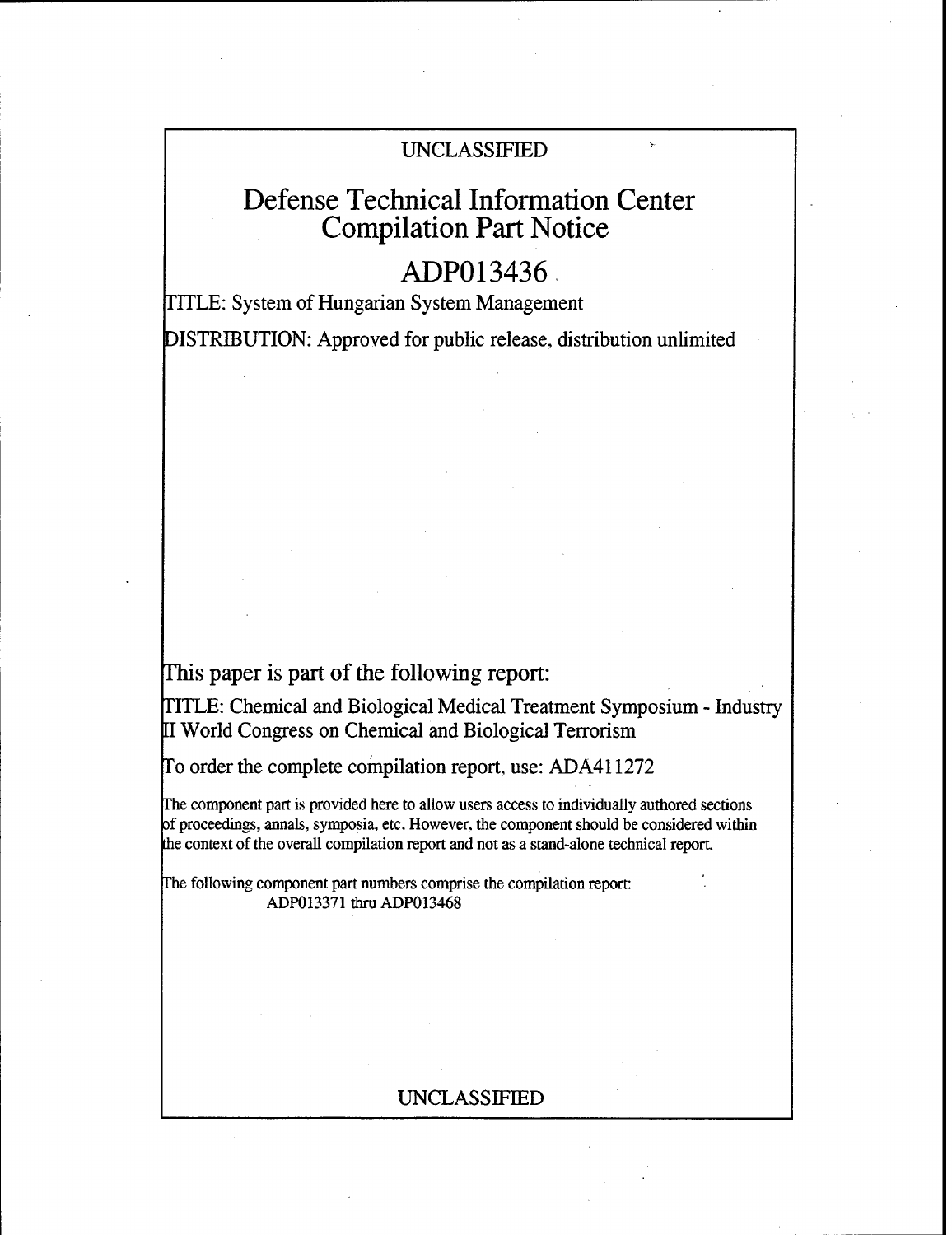## **67.** SYSTEM OF **HUNGARIAN** SYSTEM **MANAGEMENT**

Col.Dr. László Kozári National Directorate General for Disaster Managemcnt H- 1149 Budapest, Hungary

## **INTRODUCTION**

Characteristic feature of terrorism is to destabilize, disturb or threaten social and political conditions. Terrorist acts cause extensive materials damages and threatens human life and health. Increasingly threatened establishments arc factories with the risk of explosion. mineral oil industrial facilities, hazardous goods deliveries. processing units and stores as well as chemical factories and nuclear facilities.

As a consequence of international expansion of organized crime and partially uncontrolled proliferation of mass destruction weapons, the committing of such actsparticularly in densely populated urban agglomeration and in the neighborhood of great hazardous chemical factories and institutions - cannot be excluded in Hungary, either. Because of sources of threats appearing in close and complex interaction, the risk of development of domino effects is great and so is the possibility of development of secondary and tertiary threatening effects, which can hardly be forecasted. Therefore it is evident that the committing of terrorist acts carries always with it the escalation of threat and the risk of development of disaster threat. The scope of threat can only be estimated the vulnerability of the population however, can be very great in these cases.

Conscious planning of management of threats and disaster situations developing as a consequence of occasional terrorist acts is an important tasks of organizations concerned. In order to decrease effects the most important opportunity is - beyond the reconnaissance and preventive activity of special agencies - the development of the institutional system of protection and the improvement of the security and safety of possible threatened establishments.

In Hungary, as a result of political, economic and social processes which have been taking place for about a decade, new, up-to-date statutory provisions and systems have been developed which meet also the Euro-Atlantic requirements. Economy has become stabilized, industry strong and with this, production, use and storing of hazardous materials have become more extensive. At the same time, however, in Hungary and neighboring states the transformation of economy has not been in every case followed by the taking. that is, introduction of necessary security measures. In our region threat is increased by the high density of population, especially in the vicinity of industrial establishments: the structure of industry developed is basically focused on big cities. Consequently civil security has become more and more important and crisis situations, such as, civilian accidents, nuclear emergencies, natural disasters and in this context, the role of international assistance, have come to the fore.

The increased feeling of threat has changed the attitude of citizens about sources of threat around them. This makes a harmonized state functioning and legal system necessary, which responds to circumstances, developed and establishes a regulation system in the framework of which citizens accept participation on voluntary basis and cooperation in the management of emergencies.

## **INSTITUTIONAL** SYSTEM OF HUNGARIAN **DISASTER MANAGEMENT** ADMINISTRATION

Main objective of the security policy of the Republic of Hungary is the full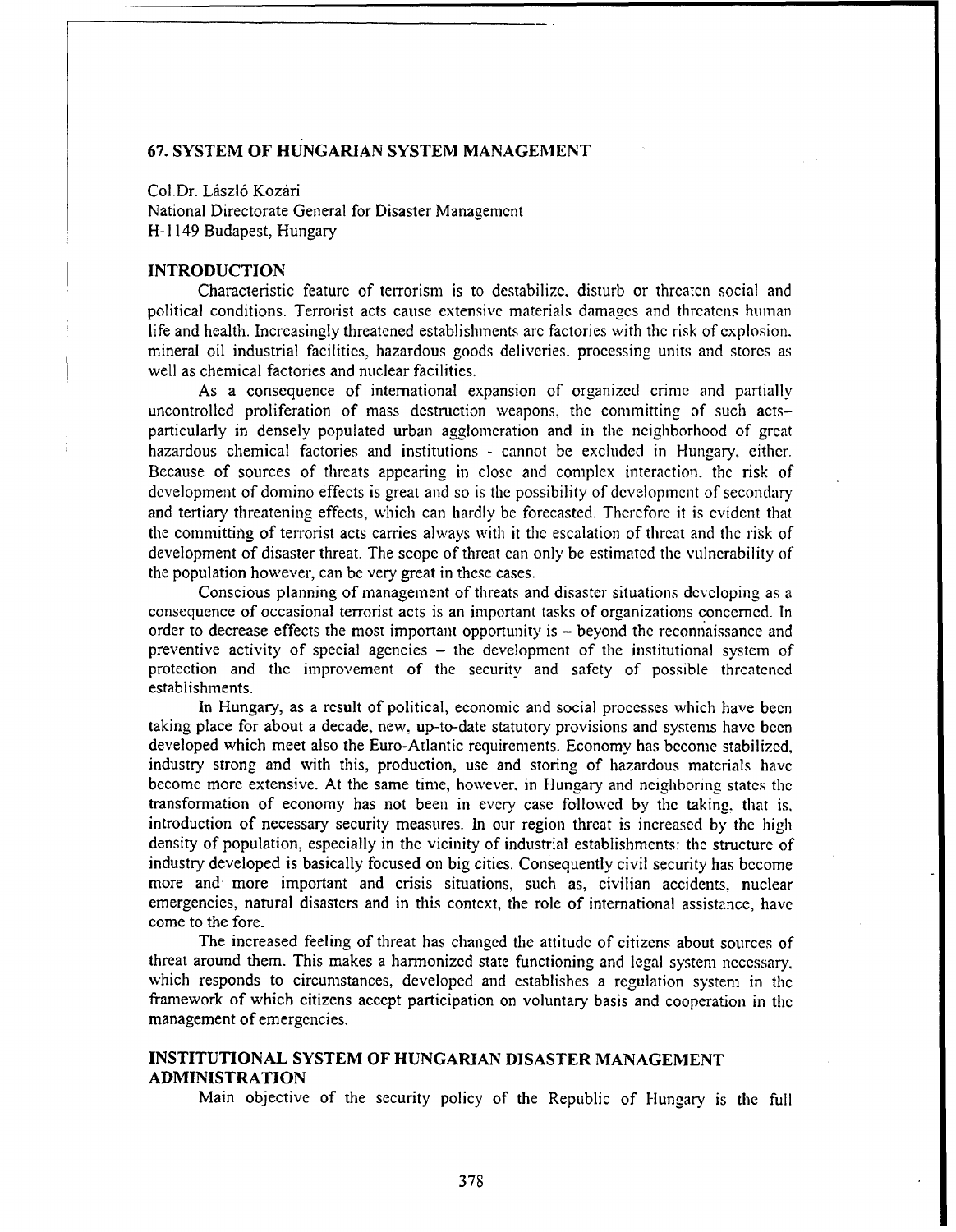enforcement of civil and human rights and the assurance of safety of life, property and social security. Under the aegis of this, Hungarian Parliament adopted an Act in summer 1999 on the Direction and Organization of Protection against Disasters and Protection against Major Accidents Involving Hazardous Materials.

The Act, which entered into force on 1 January 2001 determines and provides a uniform frame for tasks and responsibilities of different level state, government and local government systems for the prevention of civilian, natural, human and ecological disasters and in the event of occurrence of such events and defines the activity of individual organizations during recovery. The necessity of crisis management and integrated rescue system based on uniform principles appears also in the activity of the Directorate General XI. of the European Union dealing with environment protection, nuclear safety and civil protection and of the NATO Civil Protection Committee and of the NATO Senior Civil Emergency Planning Committee related to coordination of international assistance regarding disaster relief and to the organization of civil-military cooperation.

Scope of disaster protection includes natural and civilian, human and ecological disasters and emergencies. Its means are legal regulation, institutional system, measures taken and tasks fulfilled.

The three main fields of competence of disaster management are: prevention of emergencies and disasters, elimination thereof and recovery from damages occurred. From among the three phases  $-$  which dissever also in time  $-$  prevention is destined, through analysis of occasional emergencies and preliminary planning and preparation, to decrease the possibility of occurrence of disasters to the minimum extent possible. Protection is destined for the decrease of the effects of damages and disasters occurred. Task of the last, that is, recovery and reconstruction period is to eliminate the consequences of disasters.

Disaster protection is, also formulated by the act, a national cause. Subjects of implementation include organs established for this purpose, state and local governmental organizations, voluntary associations, economic formations and even individual citizens. We regard the best possible use of local possibilities as .a basic principle whereas we can reckon not only with own forces and assets but also with international assistance based on bi- and multilateral agreements. Precondition of successful implementation is the establishment of a regulatory system, which does not make the operation of direct direction systems necessary. Direction based upon responsibility takes over the role of direct direction, which means that each office, state administration and elected function has tasks well defined and formulated in statutory provisions.

Governmental or other organs, persons, officials participating in the management of different emergencies participate in the management of emergencies through the fulfillment of tasks falling within their own sphere of competence (responsibility). So aims defined can be achieved only if each participating organ fulfils its task at the highest level that can be expected, through adequate coordination and awareness of interdependence. In this regulatory system citizens accept participation based upon citizens' voluntaries and cooperation in the management of crisis situations and consider it a moral value. Regarding the variety of tasks and partner organizations the elimination of emergencies needs continuous strictly regulated and harmonized cooperation. For the task of harmonization of the activity of individual state, local governmental and non-governmental organizations a professional disaster management organization was set up through the integration of the Hungarian civil protection and state fire guard organizations.

In recent years, in Hungary, civil protection has been modernized both as to its concept and scope of tasks and approached to the European norms to a considerable extent. It has become suitable for coordination of the tasks of civil emergencies. From 1996 the State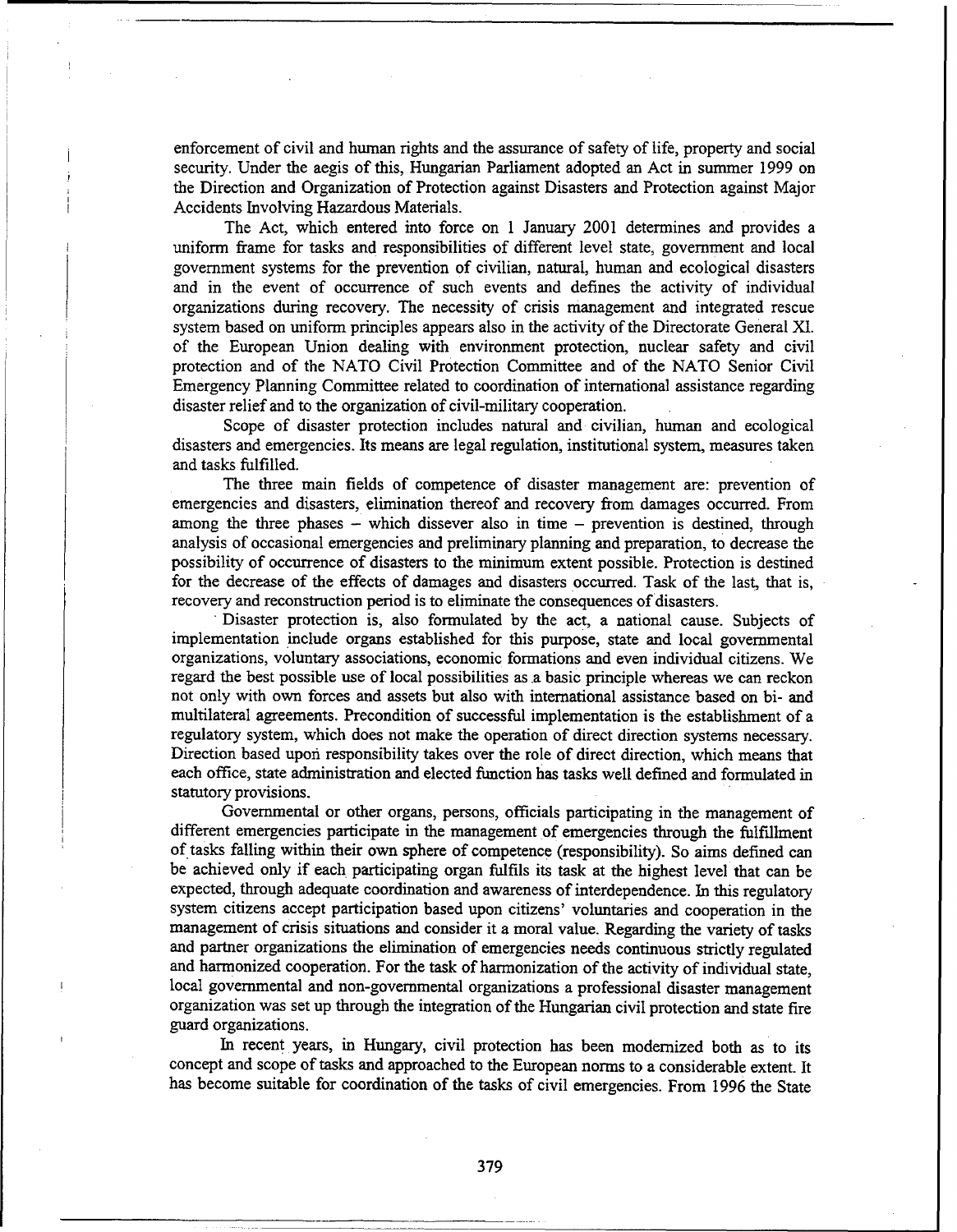Fire Guard which was organized in the former military command and operation system was replaced by the fire guards of local governments and in this way actual primary intervention has been taking place on local - settlement level. State responsibility of the Fire Guard is primarily professional direction.

The new organization established through the integration of organizations responsible for coordination of tasks of emergency situations and primary intervention performs tasks of the predecessor organizations as well as new duties. Personal conditions of operation of the organizations are available. Professional organizations of disaster protection arc completed by workplace, settlement and regional civil protection organizations established fiom citizens designated upon civil protection duty requirement and the personnel of the professional fire guards of local governments and  $-$  based upon agreements on cooperation  $-$  cooperating charitable organizations.

Support and assistance necessary for local and regional organs are provided and the fulfillment of international assistance obligations are supported by a voluntary action team consisting of 50-80 persons which can be employed internationally and a Rescue Organization of Central Function which perform tasks which cannot be fulfilled by the normal (basic) activity of other organizations.

In the event of occurrence of terrorist acts the professional disaster management organization harmonizes the activities of other participating organs depending on the type of threat: fire-guards, public utility service providers, rescue organizations, police organs. transportation organizations, etc. On places where special circumstances exist and hazardous materials are present and which are hardly accessible we can rely on voluntary special rescuers and rescuers of factories, using experts of these fields and special and heavy equipment available at branches and facilities. In the fulfillment of these tasks technical, chemical, radiological, biological, anti-terrorist, mine-lifting, etc. special services of the army, law enforcement and other state organs may be involved ensuring optimal dislocation. a grouping according to individual threats.

Beyond coordination tasks, disaster management organs participate in prevention and mitigation of effects through alarming, infonrmation, temporary displacement, evacuation of the population and supplying them with protective devices and the introduction of measures aimed at the protection of sources of subsistence. They plan their tasks following terrorist acts related to participation in rescue, first aid, decontamination, disinfection and liquidation of damages as well as to continuous supervision and supporting assessments during the period of returning back to normal life.

#### IMPROVEMENT OF SECURITY **CONDITIONS**

The Hungarian Act on Disaster Management deals in a separate Chapter with protection against major accidents involving hazardous materials. The complex activity includes technical conditions of prevention and mitigation of damaging impacts of accidents as well as measures serving population protection.

Directive SEVESO II. elaborated for the prevention and mitigation of the threat of serious industrial accidents, then modified on the basis of experiences of the Bophal and Basel accidents has become in the countries of the European Community a basic document in the field of industrial, environment safety, area utilization and information of the public.

Directive SEVESO II. will enter into force in Hungarian legislation at the end of this year. The Act obliges an operator to prove that his/her activity does not represent unacceptable risk to population, material property and environment. Depending on threatening effect, an operator may be obliged to deliver data, prepare security report and inner protection plan of establishments, to provide for conditions of fulfillment of tasks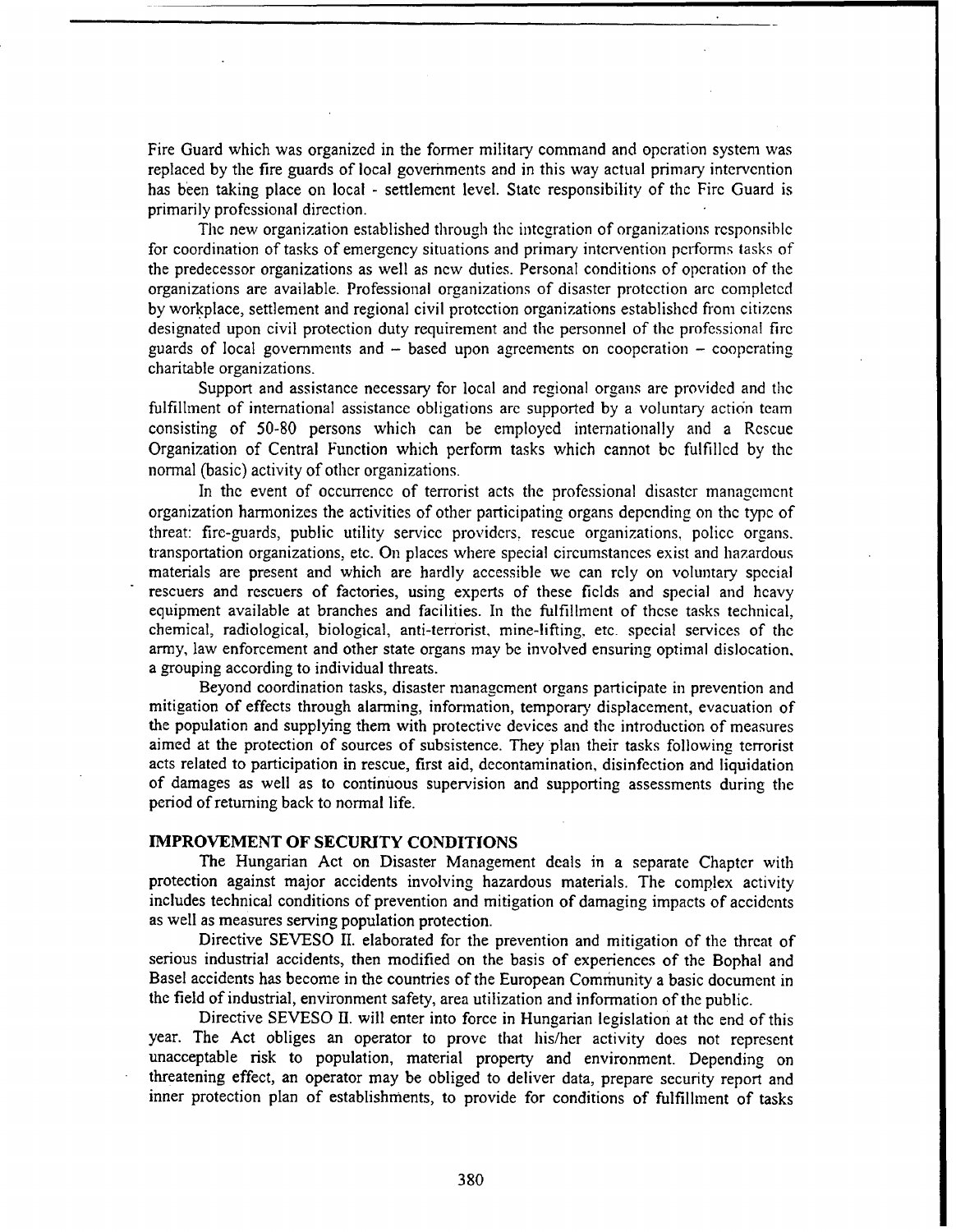defined in inner protection plan, inform the public of hazardous activity and occasional threats to the public and protective measures taken.

Heads of local governments prepare outer protection plans in which they define tasks related to protection of population, material property and environment. For the population hazardous establishments represent a risk therefore it has the right to learn threatening effects, methods and possibilities of protection against them and the rules of conduct to be applied in the event of serious accident. Operator of a hazardous establishment is obliged to give credible information of the establishment, sources of risk existing there and measures taken in order to prevent and eliminate major accidents. The state is responsible for the performance of tasks determined in outer protection plans and conditions of fulfillment are provided also by the state.

During overall preparation for disaster management we stress the importance of the principle that organs participating in the elimination of disasters should consider, - in addition to ways of response, - the means of disaster prevention and the methods of'preparation of the community concerned to this end as well as organs that can be involved in recovery. In practice, this means the tasks of prevention - preparation - response - recovery which build upon one another.

During targeted preparation planning for all types of emergencies, preparation of the population, training of organizations participating in the elimination of disasters and of professionals, organization of exercises and scientific conferences, continuous modernization of theoretical and practical procedures, signing of agreements on cooperation, establishment and operation of disaster-alarming and notification and early warning system of the population are of primary importance.

As far as response is concerned, we attach special importance to preparation for the implementation of plans, introduction of extraordinary measures related to placing into preparedness and activation of authorities, activation of emergency operation centers, setting up of operative groups, immediate start of intervention necessary for elimination and of direct liquidation of damages, organization of search and rescue and mobilization of further resources as need be.

One of the prerequisites of response  $-$  and often, of actual disaster prevention  $-$  is the existence of an adequate system of assets. Therefore, a survey was made on the vulnerability of individual regions of the country and its probable development and directions of development in accord with the deepening of emergency situation. On the basis of the analyses a program for the establishment of a network providing for engineering (technical rescue) embracing the whole of the country has been elaborated. On the basis of this program which has, according to the plan, three phases, the first three rescue bases will begin operation this year. Their fitting - technical rescue assets (equipment), heavy crane, chemical accident prevention vehicle - may be suitable, beyond elimination of traffic accidents and disturbances of chemical plants, for the liquidation of the consequences of terrorist acts.

### EXPERIENCES OF THE OPERATION OF **DISASTER MANAGEMENT** SYSTEM

The new disaster management direction and responsibility system and the professional disaster management organization were tested last year in practice. Perhaps liquidation of consequences of terrorist acts was the only threat, which it did not need to face in practice.

The Hungarian disaster management system has been basically equal to expectations. It has fulfilled its daily fire-fighting and rescue tasks at high standard and ensured reliable domestic and international background for protection tasks of great scope during management of inland waters, floods, blows and water pollution. It has organized local protection of local governments in the event of natural calamities and mobilized its own